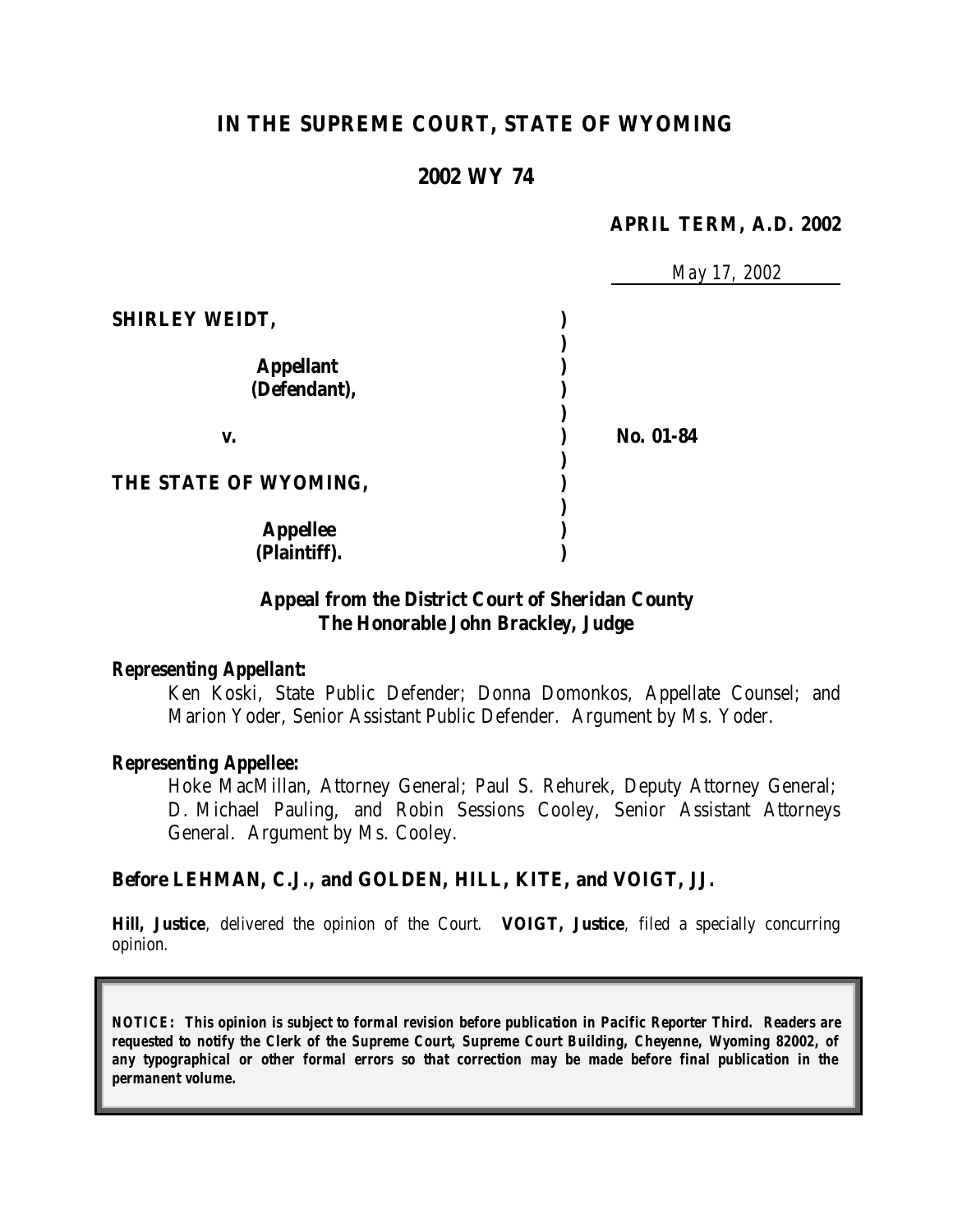### **HILL, Justice.**

[¶1] Shirley Ann Weidt (Weidt) appeals a conviction for interference with custody alleging that she was denied a fair trial because of a variance between the offense charged in the Information and the instructions given to the jury. Weidt also challenges the sufficiency of the evidence to support the conviction and the competency of her trial attorney's representation. We find no error in any of the claims raised, and we affirm Weidt's conviction.

### **ISSUES**

[¶2] Weidt presents three issues for consideration:

## Issue I

Was the fact that Appellant was charged with a crime other than the one of which she was found guilty and for which she was sentenced reversible error?

# Issue II

Was there sufficient evidence adduced to support Appellant's conviction for violation of W.S.  $\S 6$ -2-204(a)(ii)(d)(ii), the sole statutory section with which Appellant was charged?

Issue III Did Appellant's trial counsel fail to adequately represent Appellant?

The State agrees with Weidt's statement of the issues but presents them using slightly different language:

- I. Whether Appellant was properly convicted by a jury of the offense alleged in the Information?
- II. Whether the evidence was sufficient to support Appellant's conviction of interference with custody?
- III. Whether Appellant was denied effective assistance of counsel at trial?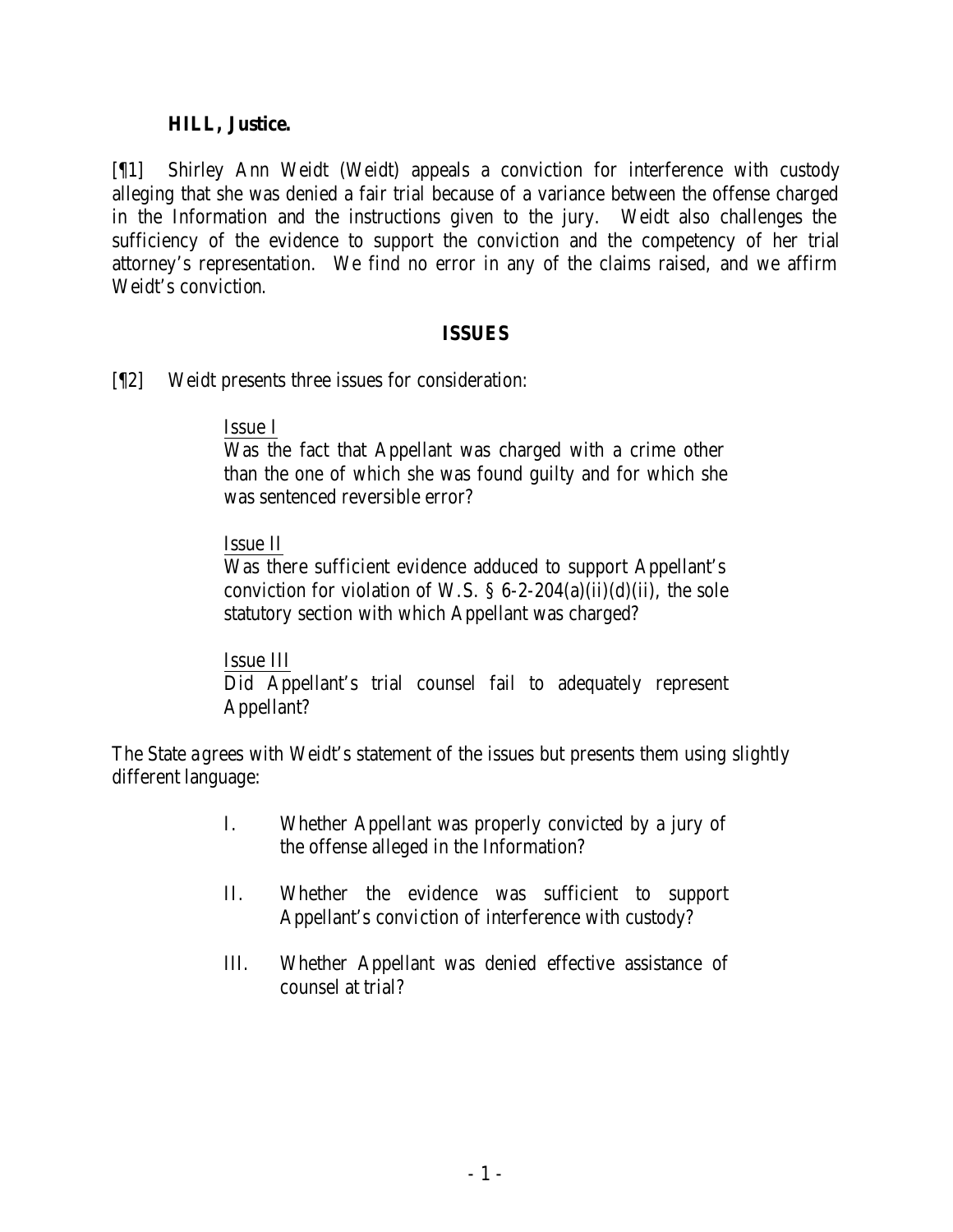## **FACTS**

[¶3] Weidt is the mother of a young daughter. The father of the girl, John Sherard (Sherard), is the primary custodial parent. Pursuant to a court order issued on March 22, 2000, Weidt was prohibited from having any unsupervised visitations with her daughter. In spite of the court order, Sherard allowed the girl to have an unsupervised visit. On June  $25$  or  $26$ ,<sup>1</sup> 2000, Sherard observed Weidt's van parked outside of her friend's house in Sheridan. The girl wanted to see her mother, so Sherard agreed to drop her off with the caveat that he would pick her up in a couple of hours. Sherard watched his daughter walk up to the house and then left when he saw Weidt. Later, Sherard returned only to find Weidt's van gone. Sherard located the van at Weidt's rural residence, but he did not approach the house because he believed that there was a court order preventing him from entering the property.<sup>2</sup> Using his cell phone, Sherard attempted to contact Weidt. Despite the fact that he could see that the lights and television were on, no one answered the phone.

[¶4] Sherard continued to search for his daughter on his own, but he also contacted the Sheriff's office, which began to look for Weidt and the girl after being provided with a copy of the district court's custody order. Several days later, Sherard received a phone call from Weidt, who informed him that he "wasn't going to ever see [their daughter] again, that [Weidt] was going to hide her out in the prairie dog fields; and [that Sherard] would never see her again."

[¶5] The police located the girl on July 12 and arrested Weidt. After a one-day jury trial, a verdict of guilty to one count of interference with custody was returned. Additional facts will be developed in our discussion below of the issues raised on appeal by Weidt.

# **DISCUSSION**

# *1. Variance between Information and Jury Instruction*

[¶6] In order to address this issue, we begin by setting forth the context in which it appears. Weidt was charged with interference with custody, which provides, in its entirety:

# **§ 6-2-204. Interference with custody; presumption of knowledge of child's age; affirmative defenses; penalties.**

(a) A person is guilty of interference with custody if, having no privilege to do so, he knowingly:

<sup>&</sup>lt;sup>1</sup> At trial, the parties expressed confusion over the correct date.

 $2$  After Sherard testified, the State stipulated there was, in fact, no such order.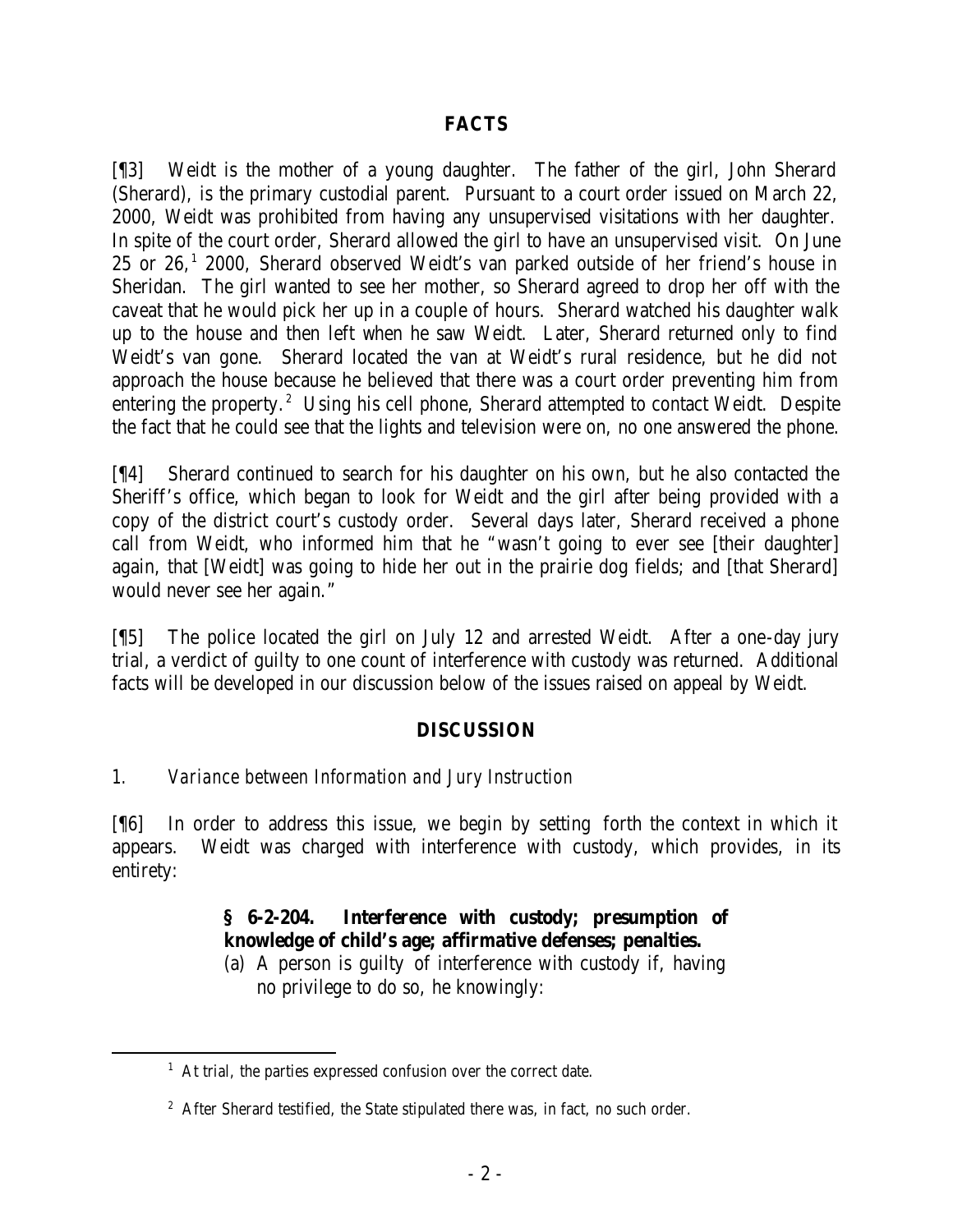- (i) Takes or entices a minor from the custody of the minor's parent, guardian or other lawful custodian; or
- (ii) Fails or refuses to return a minor to the person entitled to custody.
- (b) Proof that the child was under the age of majority gives rise to an inference that the person knew the child's age.
- (c) It is an affirmative defense to a prosecution under this section that:
	- (i) The action was necessary to preserve the child from an immediate danger to his welfare; or
	- (ii) The child was not less than fourteen (14) years old and the child was taken away or was not returned:
		- (A) At his own instigation; and
		- (B) Without intent to commit a criminal offense with or against the child.
- (d) Interference with custody is a felony punishable by imprisonment for not more than five (5) years if:
	- (i) The defendant is not a parent or person in equivalent relation to the child; or
	- (ii) The defendant knowingly conceals and harbors the child or refuses to reveal the location of the child to the parent, guardian or lawful custodian.
- (e) Interference with custody which is not punishable under subsection (d) of this section is a felony punishable by imprisonment for not more than one (1) year and one (1) day.

Wyo. Stat. Ann. § 6-2-204 (LexisNexis 2001). The Information charging Weidt with interference with custody provided:

> Comes now Dianna D. Bennett, Deputy County and Prosecuting Attorney of the County of Sheridan and State of Wyoming, and in the name and by the authority of the State of Wyoming informs the Court and gives the Court to understand that SHIRLEY ANN WEIDT, late of the county aforesaid, on or about June 27, 2000, at the County of Sheridan, in the State of Wyoming, did unlawfully having no privilege to do so, knowingly fail or refuse to return a minor to the person entitled to custody, to-wit: in that the said SHIRLEY ANN WEIDT, having no privilege to do so, knowingly failed to return a minor child to the person entitled to custody, John B.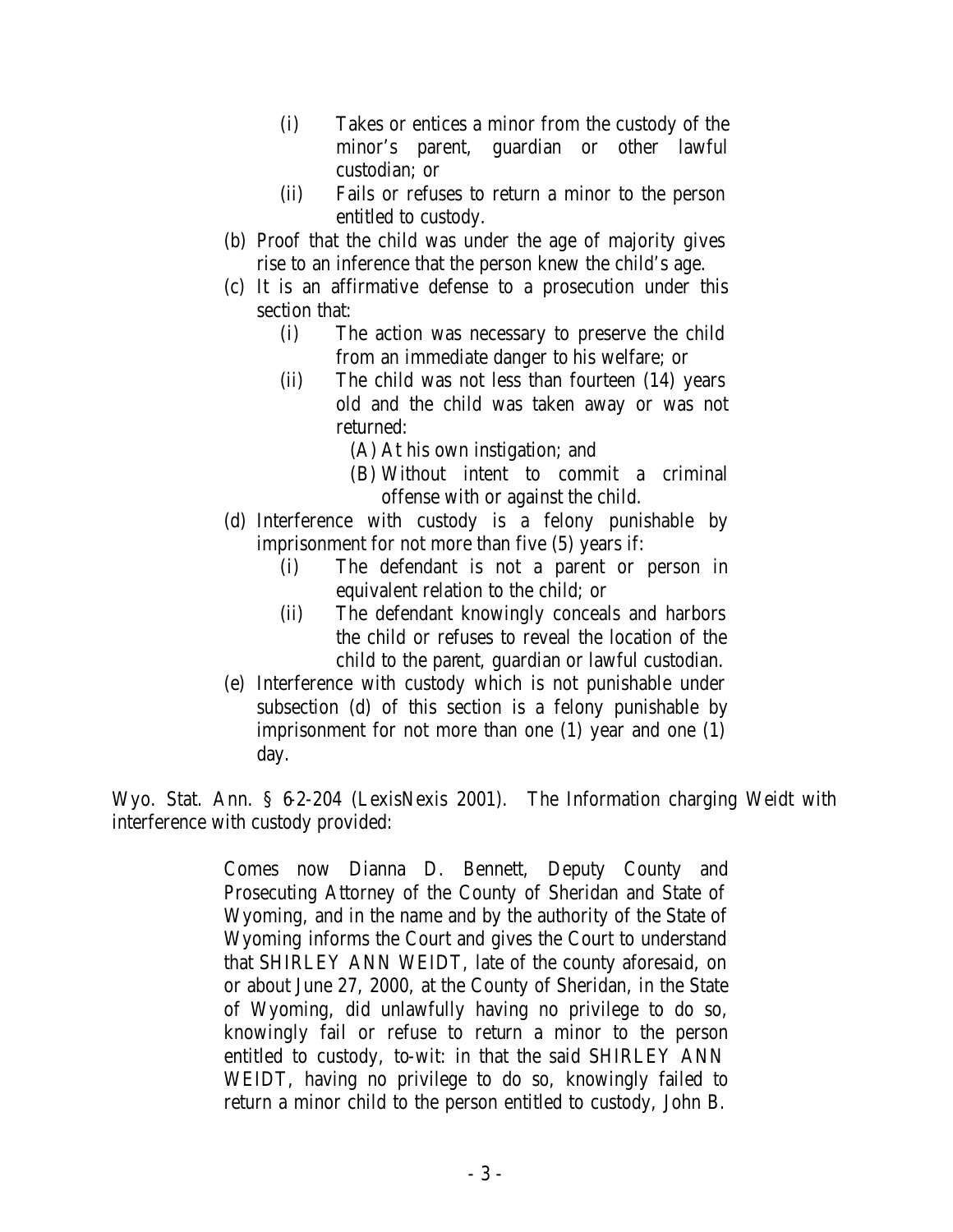Sherard, the minor child's father and furthermore, SHIRLEY ANN WEIDT refuses to reveal the location of the child to Mr. Sherard;

> In violation of W.S.  $\S$  6-2-204(a)(ii)(d)(ii) "INTERFERENCE WITH CUSTODY"

Pursuant then to the Information, Weidt was charged with, having no privilege to do so, failing or refusing to return the minor child, her daughter, to the person entitled to have custody, Sherard, and knowingly concealing, harboring or refusing to reveal the location of the girl to Sherard. Inexplicably, the jury instruction proffered by the State, however, omitted the language from subsection (d) relating to "knowingly concealing, harboring or refusing to reveal the location of [their daughter] to Sherard:"

# INSTRUCTION NO. 3

The elements of the crime of Interference with Custody as charged in this case are

- 1. On or about the  $25<sup>th</sup>$  or  $26<sup>th</sup>$  of June, 2000
- 2. In the County of Sheridan, and State of Wyoming
- 3. The Defendant, Shirley Ann Weidt
- 4. Having no privilege to do so
- 5. Failed or refused to return a minor,  $3 \ldots$ , to the person entitled to custody of the minor.

If you find from your consideration of all of the evidence that each of these elements has been proved beyond a reasonable doubt, then you should find the Defendant guilty.

If, on the other hand, you find from your consideration of all of the evidence that any of these elements has not been proved beyond a reasonable doubt, then you should find the Defendant not guilty.

The jury returned a verdict of guilty predicated on Instruction Number 3. Defense counsel brought the discrepancy between the Information and the jury instruction to the district court's attention at sentencing. The district court resolved the issue by imposing the penalty under subsection (e):

> The Court is going to rule that although the State had an opportunity to charge this Defendant under the five-year felony portion of 6-2-204 after the case was bound over from Circuit Court, it elected to present an element instruction for the smaller, one-year felony under Subsection (a) when the case

<sup>&</sup>lt;sup>3</sup> The actual instruction contained the name of the child here.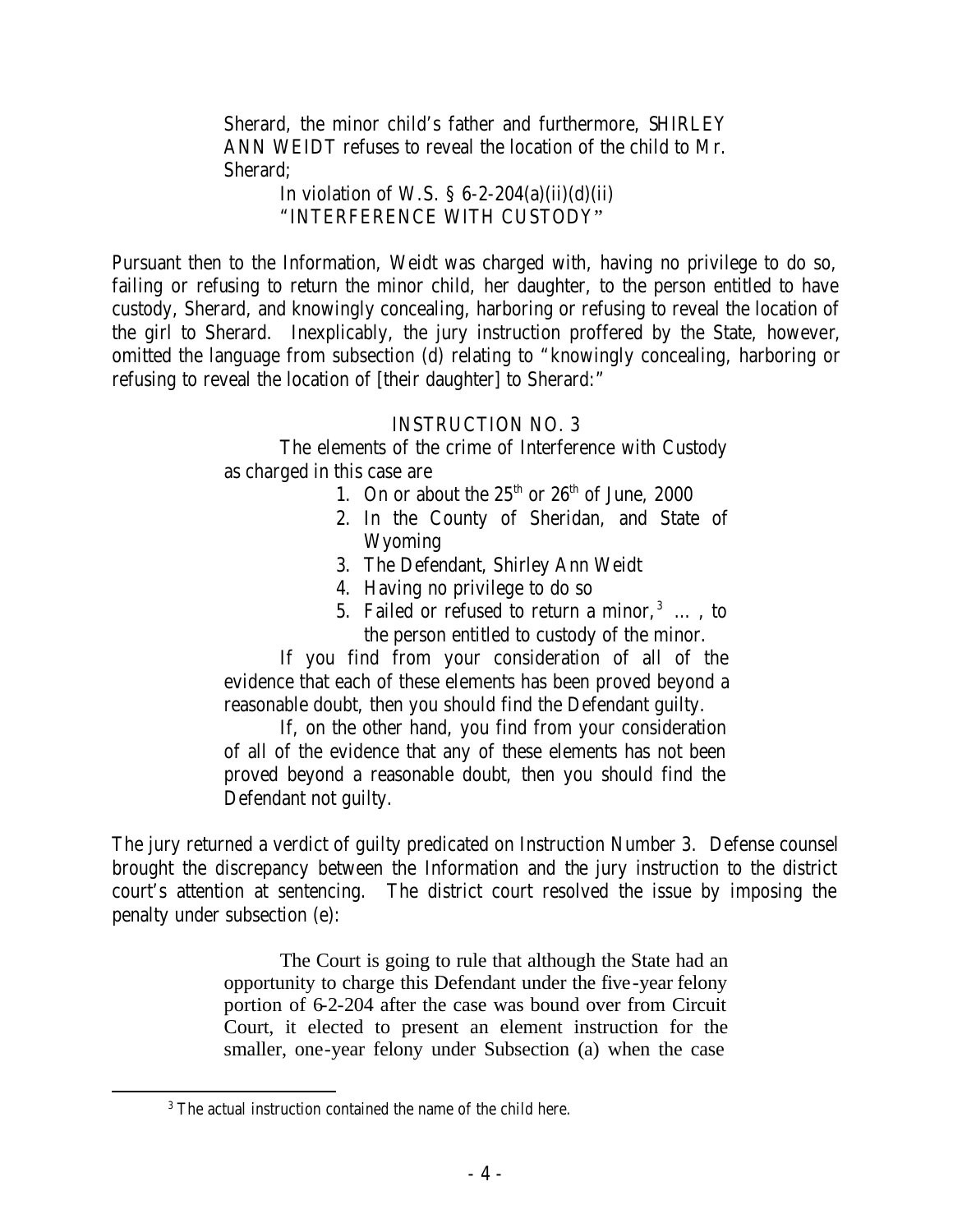was presented to the jury for deliberation. Therefore, the Court is going to enter a conviction against the Defendant for having violated  $6-2-204(a)(ii)$ .

The penalty section that applies to a violation of that statute is found under Subsection (e) . . . .

The Court observes that had either side requested an element instruction that would have included the concealing and harboring language of Subsection (d) the Court would have granted that instruction.

The district court proceeded to sentence Weidt under subsection (e).

[¶7] On appeal, Weidt claims that there was a prejudicial variance between the Information and the jury instruction. Weidt contends that she was, in effect, never tried on the charge that was filed against her. She argues that her counsel entered trial with the expectation that he would be able to offer an affirmative defense to the element charged under subsection (d) that Weidt "knowingly conceal[ed] and harbor[ed] the child or refuse[d] to reveal the location of the child to the parent[.]" Wyo. Stat. Ann. § 6-2-204. Weidt insists that she was prejudiced because she could have been acquitted of the charge of interference with custody based upon her defense to that element.

[¶8] Weidt did not offer an objection to the proposed instruction. Therefore, a plain error analysis applies. *Taylor v. State*, 2001 WY 13 ¶ 16, 17 P.3d 715, ¶ 16 (Wyo. 2001). Plain error exists if it can be demonstrated that the record clearly shows an error that has transgressed a clear and unequivocal rule of law and has adversely affected a substantial right of the defendant. *Id*.

[¶9] "A variance between the information and the jury instruction does not automatically result in reversible error." *State v. Williams*, 18 S.W.3d 461, 469 (Mo.App. E.D. 2000).

> Such a variance is fatal where the instruction submits a new and distinct offense to the jury. *State v. Jones*, 930 S.W.2d 453, 455 (Mo.App. E.D. 1996). Instructing on one form of the offense where the information charges another form of the same offense is not reversible error absent a showing that the variance between the information and the instruction is material and prejudicial. [*State v. Lee*, 841 S.W.2d 648, 651 (Mo. banc 1992)] Variances are material where they affect whether the defendant received adequate notice of the charges against him. *State v. Whitfield*, 939 S.W.2d 361, 366 (Mo. banc 1997). Variances are prejudicial where they affect the defendant's ability to defend the charge against him. *Id*.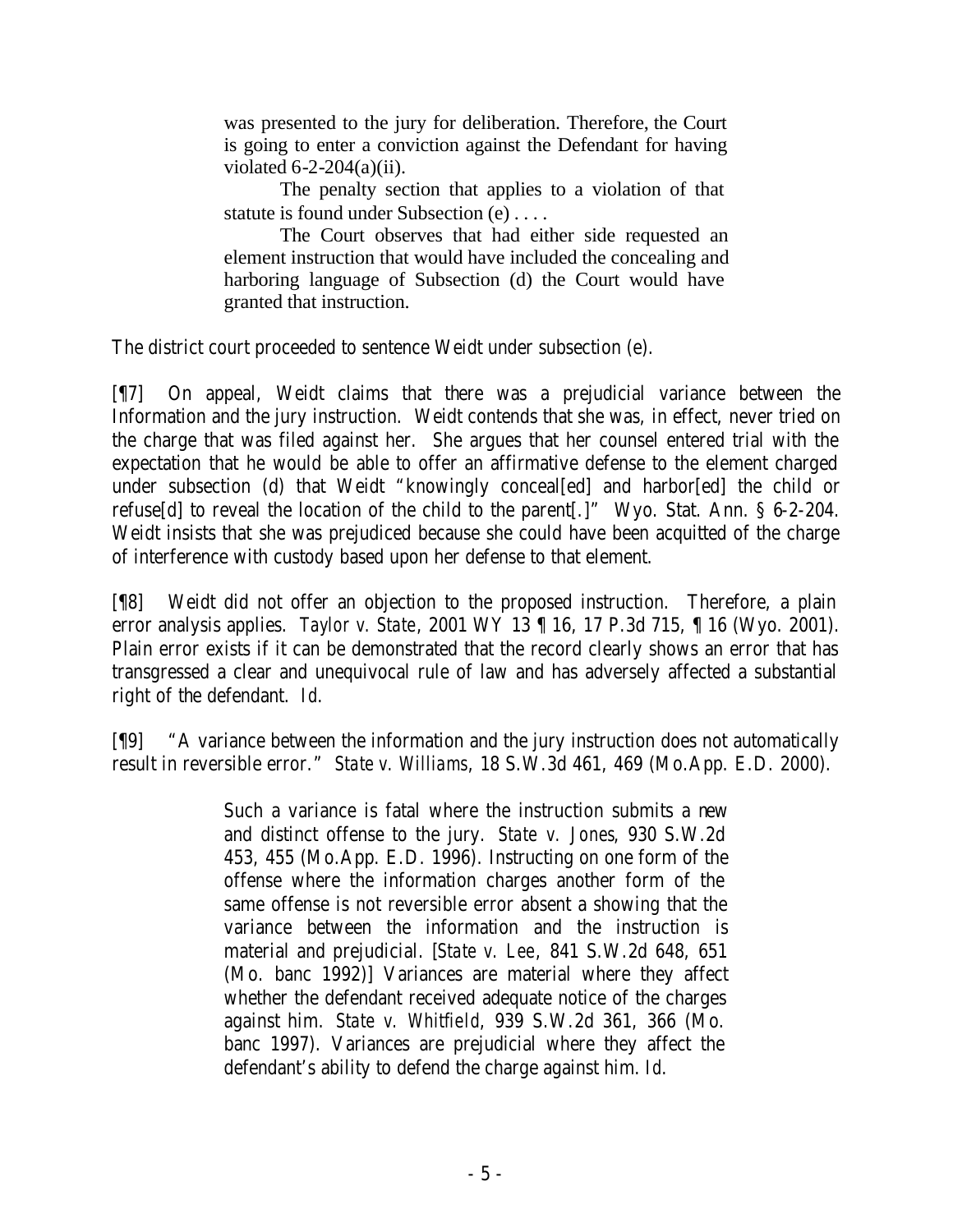*Id.* at 469. A variance may also be prejudicial if it leaves a defendant open to the risk of double jeopardy. 4 *State v. Sherrod*, 951 P.2d 1283, 1286 (Idaho App. 1998).

[¶10] The crime of interference with custody may be charged in two distinct ways under the statute. Subsection (d) provides that interference with custody is a felony punishable by up to five years imprisonment if one of two conditions is proved: (1) the defendant is not a parent or person in equivalent relation to the child; or (2) the defendant knowingly conceals and harbors the child or refuses to reveal the location of the child to the parent, guardian, or lawful custodian. Subsection (e) is effectively a catchall provision since it provides that any interference with custody not punishable under subsection (d) is a felony punishable by imprisonment for not more than one year and one day. If placed side by side, the elements of a charge under either subsection would look like this:

| <b>INTERFERENCE WITH CUSTODY</b>        |                                                                                                |
|-----------------------------------------|------------------------------------------------------------------------------------------------|
| Wyo. Stat. Ann. § 6-2-204               |                                                                                                |
| Subsection (d)                          | Subsection (e)                                                                                 |
|                                         | 1. On or about the $25th$ or $26th$ of June, 1. On or about the $25th$ or $26th$ of June, 2000 |
| 2000                                    |                                                                                                |
| 2. In the County of Sheridan, and the   | 2. In the County of Sheridan, and the State of                                                 |
| <b>State of Wyoming</b>                 | <b>Wyoming</b>                                                                                 |
| 3. The Defendant, Shirley Ann Weidt     | 3. The Defendant, Shirley Ann Weidt                                                            |
| 4. Having no privilege to do so         | 4. Having no privilege to do so                                                                |
| 5. Failed or refused to return a minor, | 5. Failed or refused to return a minor, (name                                                  |
| (name of child), to the person entitled | of child), to the person entitled to custody of                                                |
| to custody of the minor                 | the minor                                                                                      |
| 6. Knowingly concealed or harbored the  |                                                                                                |
| child, (name of child), or refused to   |                                                                                                |
| reveal the location of the child to the |                                                                                                |
| parent, guardian, or lawful custodian   |                                                                                                |

The Information specified a charge of interference with custody under subsection (d) while the jury was instructed on a charge of interference under subsection (e). There was no variance on the crime underlying either the Information or the jury instruction – Weidt was accused of and the jury was instructed on interference with custody under Wyo. Stat. Ann. § 6-2-204. There was a difference between the Information and the jury instruction on the subsection that defined the penalty to be applied for the crime. Assuming that difference rose to the level of a variance, however, it cannot reasonably be argued that Weidt was not on notice of the charge against her. The elements of the crime of interference with custody are identical under either subsection with the only difference being the additional element

 <sup>4</sup> There is no contention by Weidt that the alleged variance at issue here could leave her open to double jeopardy and, under the circumstances of this case, we cannot perceive any possibility of such a situation arising here.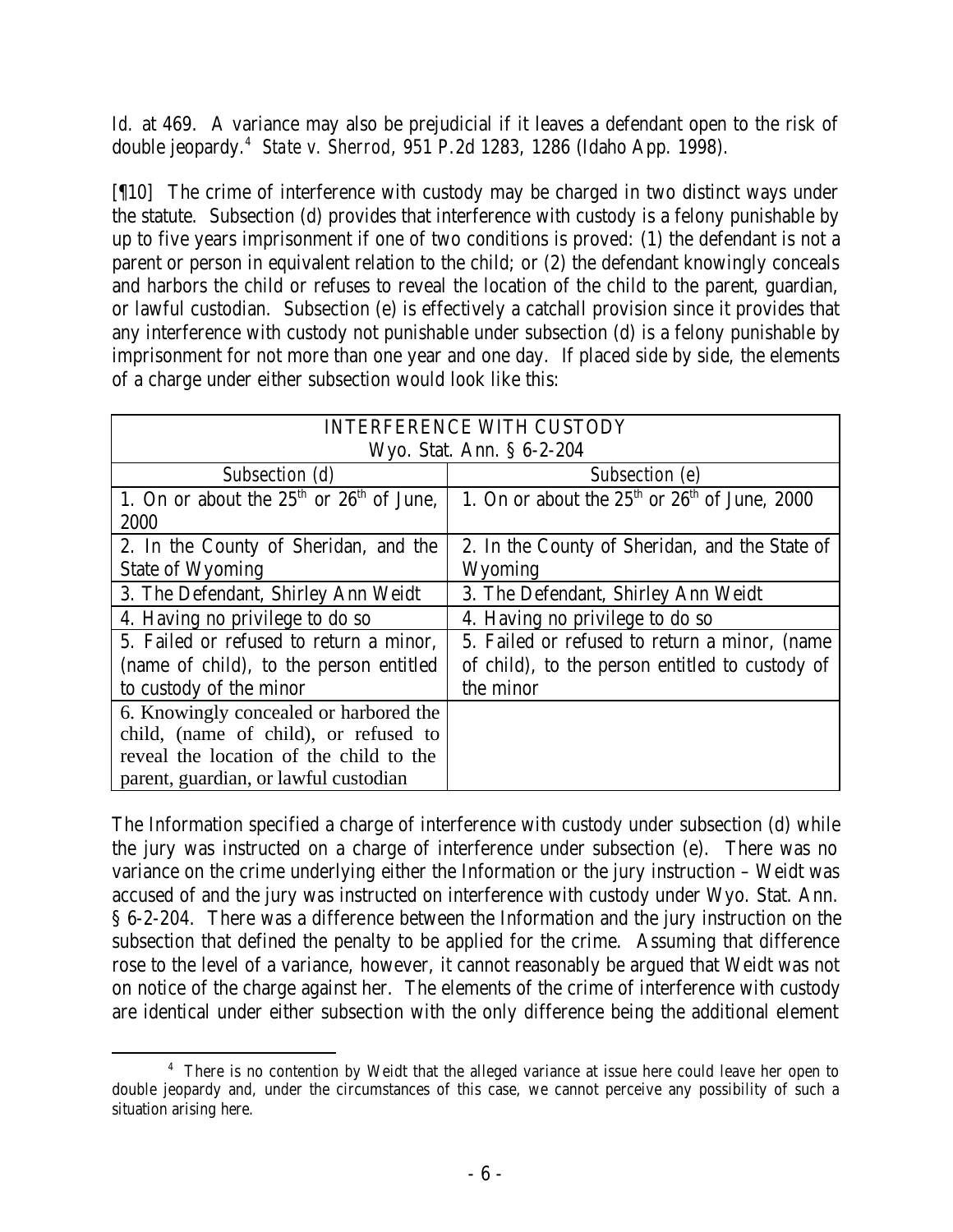under subsection (d), which, if proved, provides an enhanced penalty for the crime. The absence of that additional element in the jury instruction does not affect whether or not the crime of interference with custody itself was committed under the statute. Accordingly, any variance between the Information and the jury instruction did not materially affect notice to Weidt of the crime for which she was charged.

[¶11] Weidt claims that she could have been acquitted of the charge set forth in the Information based upon an affirmative defense that she did not conceal, harbor or refuse to reveal the location of the girl. She insists that there was insufficient evidence produced at trial to support a finding under subsection (d), and the absence of that element from the jury instruction prejudiced her ability to make that defense.

[¶12] Weidt's contention that her defense was prejudiced by the variance cannot withstand scrutiny. First, Weidt had every opportunity to present her defense. The parties approved the jury instruction that omitted language from subsection (d) in an instruction conference that took place **after** the parties had presented their case to the jury. Furthermore, defense counsel acknowledged that he did not notice the discrepancy between the Information and the jury instruction until just prior to the sentencing hearing. Accordingly, it is impossible for the alleged variance between the Information and the jury instruction to have had any affect whatsoever on Weidt's presentation of her defense.

[¶13] Presented with a full opportunity to make a defense, Weidt chose to make her stand on the question of whether she failed or refused to return the girl to Sherard. Weidt's defense counsel made the point during his closing:

> You'll have a chance to go through all of the elements. And when you get down to Number 5, where it says "… failed or refused to return a minor," there has been no testimony given where Shirley refused to return a minor.

Weidt's defense was, essentially, that Sherard never asked for his daughter's return. The failure to instruct the jury on subsection (d) did not impact Weidt's ability to present her chosen defense. There has been no showing that the variance between the Information and the jury instruction was material or prejudicial to Weidt's notice of the crime charged or her ability to defend against it.

# *2. Sufficiency of the Evidence*

[¶14] In the section of her brief dedicated to a challenge to the sufficiency of the evidence supporting the conviction, Weidt also asserts several claims that are best characterized as alleged evidentiary errors. We need to address those claims first since they impact any consideration of the evidence in support of Weidt's conviction. The admission of evidence is consigned to the sound discretion of the district court judge. *Hodges v. State*, 904 P.2d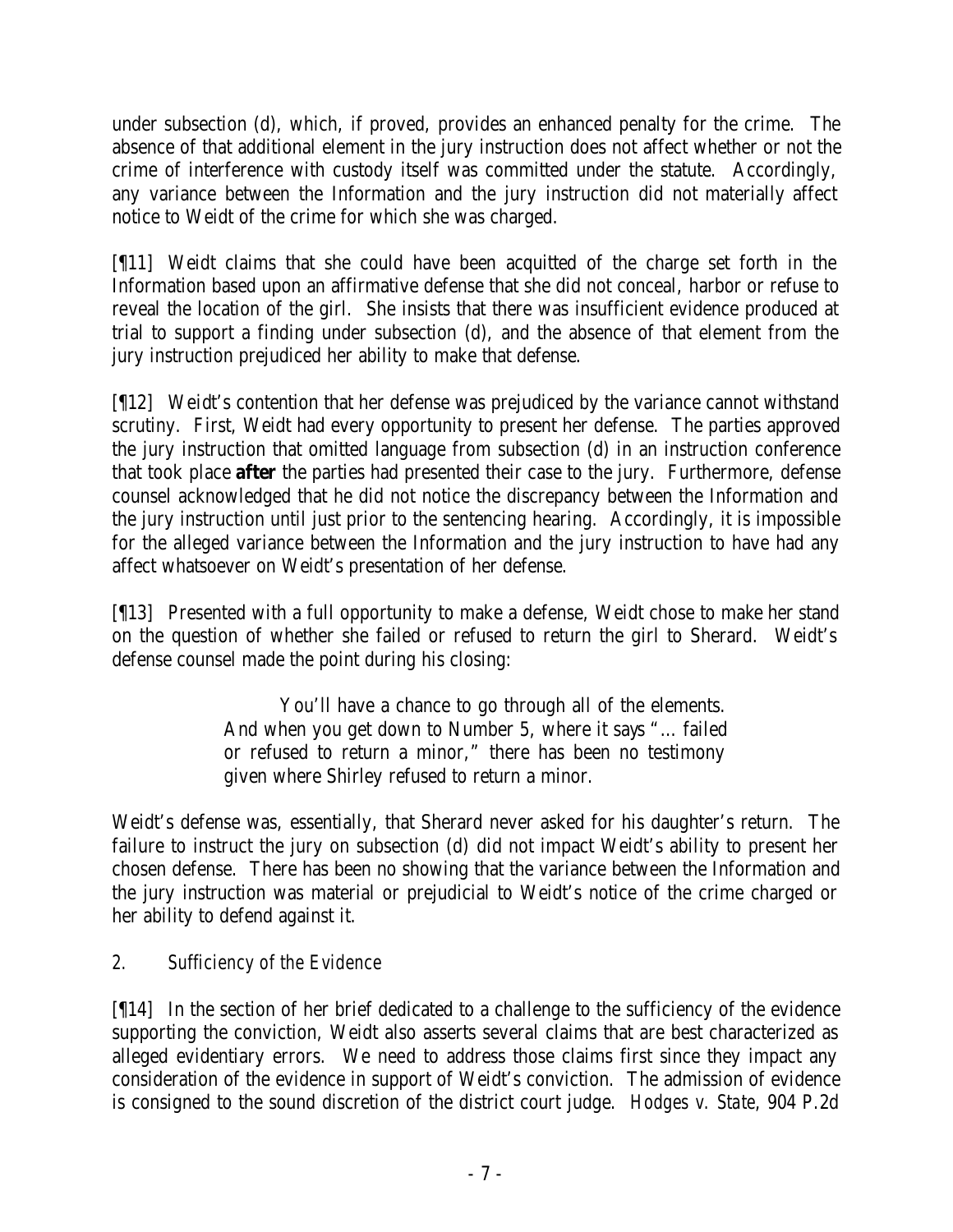334, 340 (Wyo. 1995). If no objection is posed, then review is under the plain error standard.

> Plain error exists when 1) the record is clear about the incident alleged as error; 2) there was a transgression of a clear and unequivocal rule of law; and 3) the party claiming the error was denied a substantial right which materially prejudiced him. *Yetter v. State*, 987 P.2d 666, 668 (Wyo. 1999) (quoting *Sandy v. State*, 870 P.2d 352, 358 (Wyo. 1994)); *see also Mora v. State*, 984 P.2d 477, 480 (Wyo. 1999).

*Mazurek v. State*, 10 P.3d 531, 535 (Wyo. 2000).

[¶15] First, Weidt contends that the trial court should have admitted into evidence an order issued on October 4, 1999, setting forth the initial custody and visitation rights between Weidt and Sherard. Weidt contends that the order would have shown that "custody," as used in subsection (d), did not reside exclusively with Sherard. Weidt notes that Sherard referred to a court "order" barring him from entering Weidt's property on numerous occasions in his testimony. She insists that admission would have impeached Sherard's testimony on this point.

[¶16] At trial, the State introduced into evidence, without objection, a copy of the district court order restricting Weidt's visitation rights with her daughter. Later, defense counsel sought admission of a court order, which apparently arose out of the first custody hearing between Weidt and Sherard. Sherard was recalled to the stand by the defense whereupon defense counsel sought to impeach Sherard on his claim that he was prohibited from entering Weidt's property by court order. The following exchange then took place between the court and defense counsel:

> The Court: The – [defense counsel], if the only reason you want this in evidence is to demonstrate to the jury that there is no written order of the Court after the September 1, 1999 hearing prohibiting Mr. Sherard from going on Ms. Weidt's property, I do not want to admit the document into evidence, because there's a number of other items contained therein that might provide some confusion. Is there any other purpose?

[Defense counsel]: **That would be the only purpose**[.]

The Court: [Prosecutor], do you stipulate and agree that there is no order from the Court in Defendant's Exhibit A that would prohibit Mr. Sherard from going onto Ms. Weidt's premises?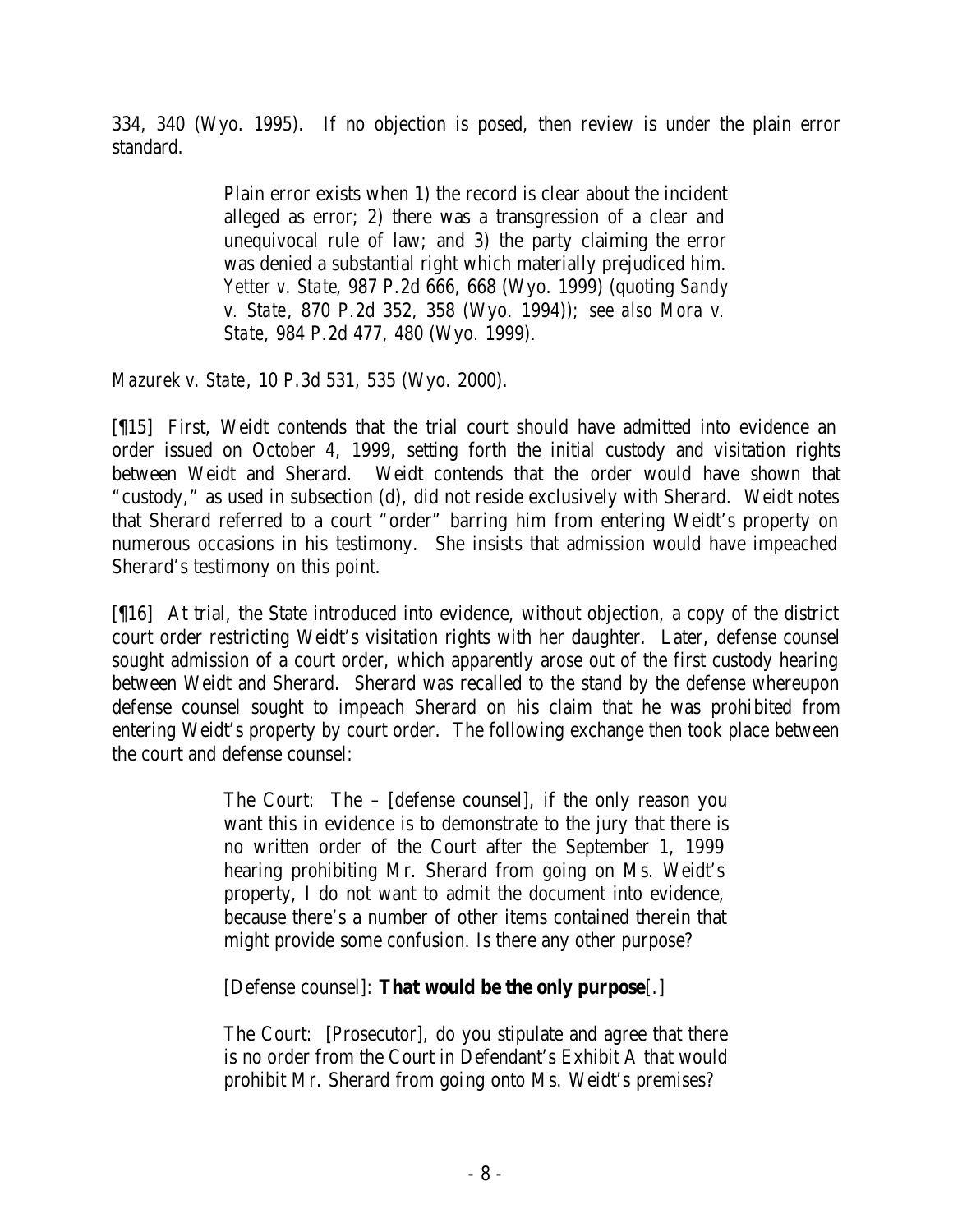[Prosecutor]: We would stipulate, Your Honor.

The Court: Okay. You may accept that fact as proved. The Court is going to deny admission of the exhibit into evidence for the reasons stated.

(Emphasis added.) Weidt never argued to the district court that the order was offered for any reason other than to impeach Sherard on his claim that a court order prohibited him from entering her property. The prosecutor stipulated that no such order existed. The Court felt that the order contained extraneous material that could create confusion for the jury. Weidt fails to offer us any argument on why admission of the order would not cause confusion to the jury. Instead, she makes an argument – the order could have been used to defeat a claim under subsection (d) that she concealed, harbored or refused to reveal the girl's location – that was not raised by defense counsel during the trial. We will not consider whether the order should have been admitted into evidence on a theory raised for the first time in this Court on appeal. The district court's decision to deny admission of the proffered order was a discretionary act within its authority.

[¶17] Related to her argument on the admissibility of the order, Weidt argues that even eliciting testimony alluding to the prior judicial rulings in this case was error. She claims that any reference by Sherard to the previous order was reversible error. Relying on our decision in *Sheeley v. State*, 991 P.2d 136 (Wyo. 1999), Weidt contends that testimony "appears to quote [the] judge on an ultimate issue" invading the province of the jury and depriving her of a fair trial. Essentially, Weidt claims that the references to the previous court orders effectively constituted an expression of opinion on the evidence indicating a possible bias on the part of the trial judge.

[¶18] Weidt's argument has no merit. Sherard testified that he did not enter Weidt's property to ascertain whether his daughter was there because he believed that he was prohibited from doing so by an order of the court. Sherard offered this testimony solely as an explanation for his actions. We fail to see how this testimony constituted a representation by the judge on the evidence. In *Sheeley*, the prosecutor asked a witness during cross-examination whether or not an investigator recalled what the victim had been told by a judge during the preliminary hearing regarding her testimony in that proceeding. The investigator responded that he thought the judge cautioned her in regard to perjury. We held that this exchange was reversible error for the obvious reason that it injected possible judicial bias into the trial. 991 P.2d at 139-40. Eliciting the testimony concerning the judge's statement in another proceeding may have allowed the jury to conclude that the trial judge believed the evidence favored a finding of guilt. *Id*. In that case, the judge, through the prosecutor's line of questioning, was effectively commenting on the weight and quality of the evidence. That is not the situation before us in this case. There is nothing in the transcript or the record indicating that a witness testified about a statement made by the judge in another proceeding. Similarly, there is nothing in the record indicating that the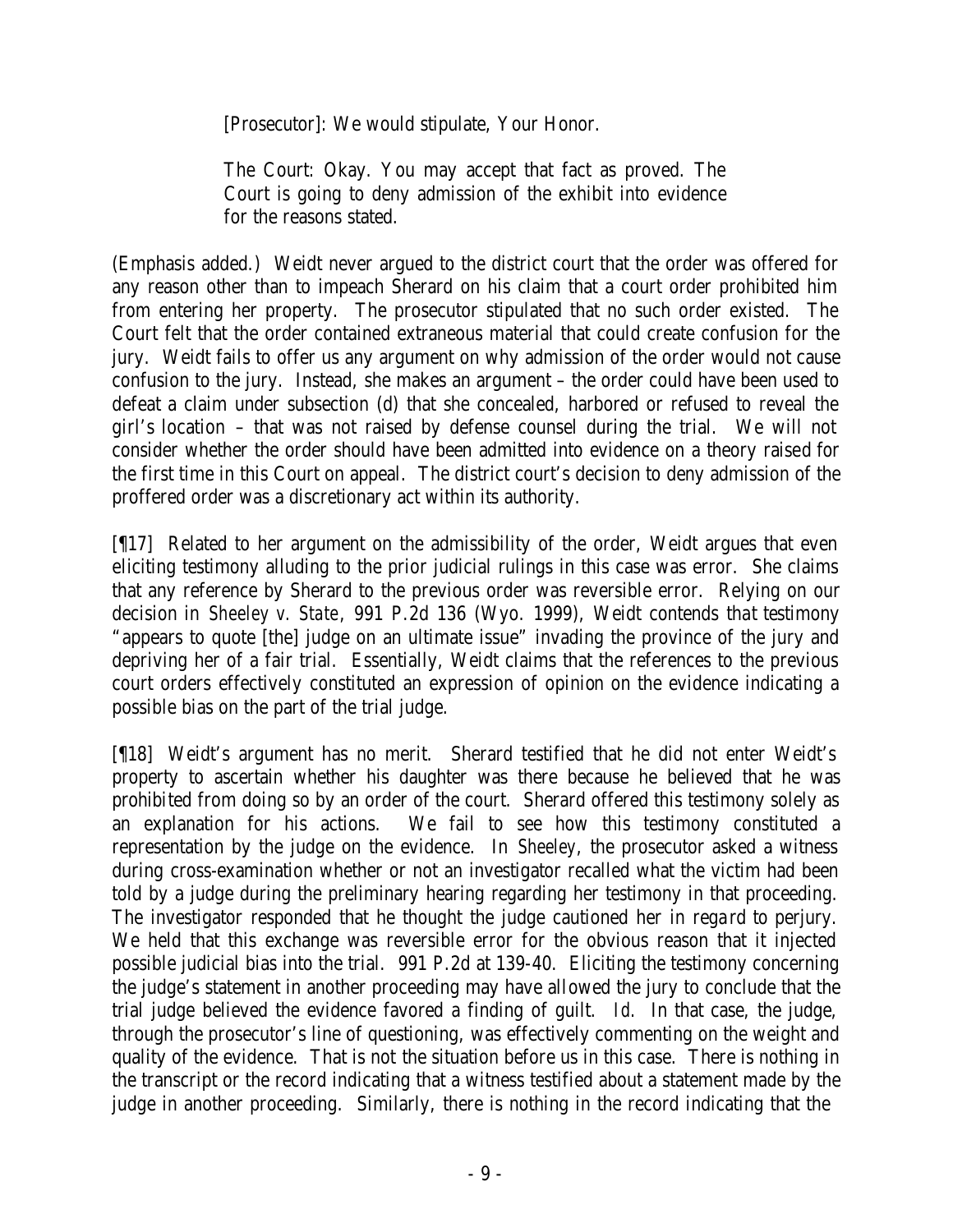judge made any comment about the testimony or any other evidence in front of the jury that could be considered improper. What the record does show is that Sherard was testifying about his personal belief of what he could or could not do pursuant to a court order. Our decision in *Sheeley* simply bears no relevance to the situation in this case, and we find no error.

[¶19] Next, Weidt suggests that the district court should have stricken specific testimony of Sherard relating to a phone call from Weidt where she allegedly stated that he "wasn't going to ever see [their daughter] again, that [Weidt] was going to hide her out in the prairie dog fields; and [that Sherard] would never see her again." Weidt describes this testimony as "fantastic" and "incendiary," which was improperly elicited by the prosecutor. Again, Weidt fails to offer any cogent reason why this testimony was improperly solicited or why it should have been stricken by the district court. The testimony is clearly not hearsay. W.R.E. 801(d)(2). Weidt does not offer an analysis pursuant to W.R.E. 403 that the statement's probative value was substantially outweighed by the danger of unfair prejudice beyond attaching labels like "fantastic" and "incendiary" to it. Again, Weidt has failed to present a cogent argument, and we will decline to consider her argument any further.

[¶20] Mixed within her arguments about the district court's handling of the evidence, Weidt manages to offer a contention that the evidence does not support her conviction for interference with custody.

> "The appellate test for sufficiency of evidence is whether a rational trier of fact could have been sufficiently armed by the evidence to find the essential elements of the offense beyond a reasonable doubt. In assessing that issue, we view the evidence in a light most favorable to the state, affording them the benefit of all reasonable inferences to be drawn therefrom. It is not our task, let alone our place, to reweigh the evidence or reexamine the credibility of the witnesses."

*Nollen v. State*, 12 P.3d 682, 684 (Wyo. 2000) (quoting *Rodriguez v. State*, 962 P.2d 141, 148 (Wyo. 1998) and *Curl v. State*, 898 P.2d 369, 375 (Wyo. 1995)).

[¶22] Our review of the evidence indicates a rational trier of fact could have found the essential elements of the offense of interference with custody beyond a reasonable doubt. The essential elements of interference with custody are that Weidt: (1) having no privilege to do so; (2) failed or refused to return a minor to the person entitled to have custody. Sherard had custody of the girl while Weidt had limited visitation rights. Despite the restrictions of her visitations with their daughter, Sherard elected to drop her off so she could visit with Weidt for two hours. When Sherard returned, Weidt and the girl were gone. Sherard located Weidt's van at her home but did not go onto the property because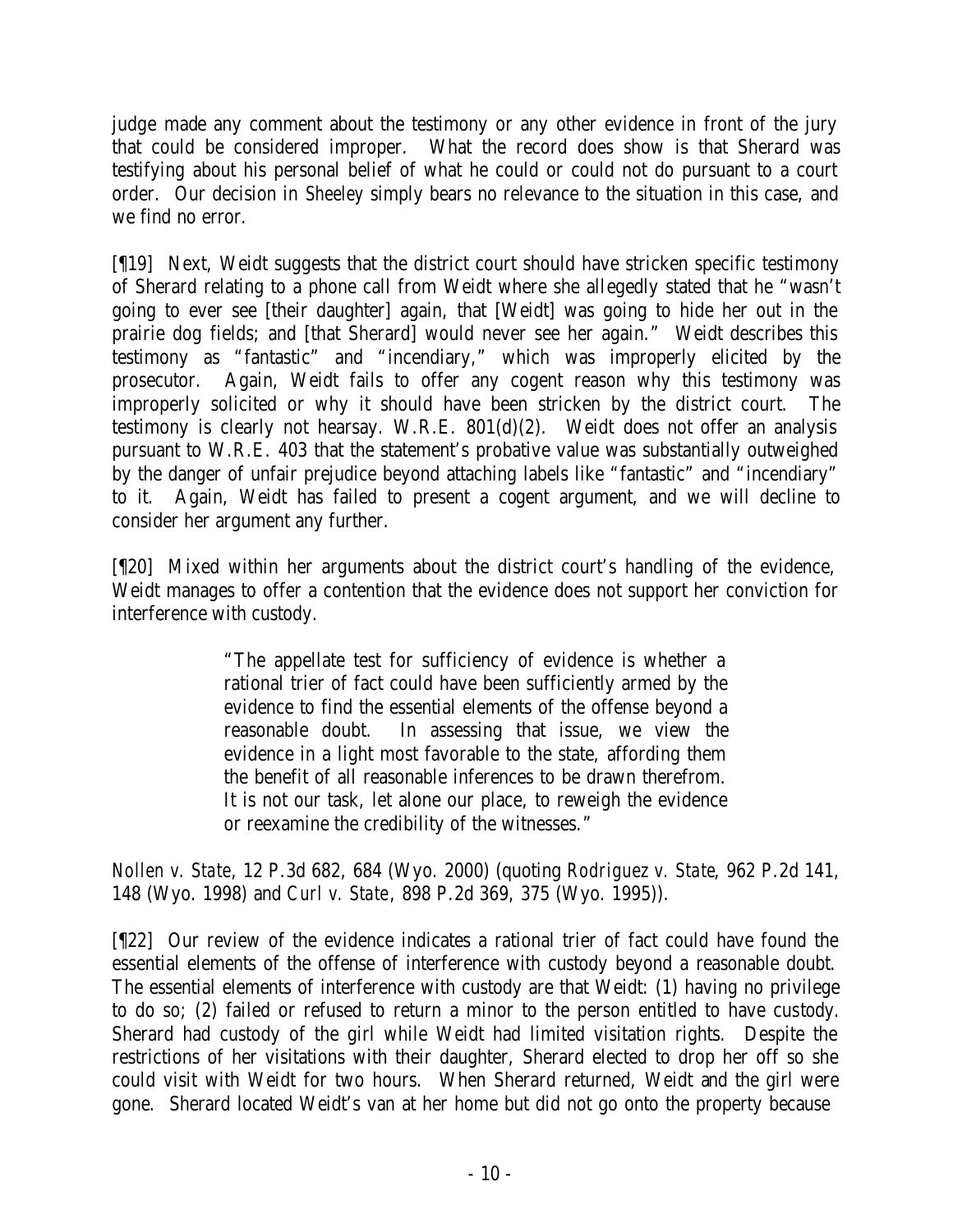he believed, incorrectly as it turned out, that he could not enter onto it. Nevertheless, Sherard attempted to contact Weidt by phone but never received an answer. Sherard informed law enforcement, which maintained a lookout for Weidt. Several days later, Weidt called Sherard and told him that he was never going to see his child again. For 17 days, Weidt kept the girl with her. A deputy testified that when Weidt was arrested, her van was parked around the back of a friend's house out of view from the street. This is sufficient evidence to support Weidt's conviction.<sup>5</sup>

# *3. Ineffective Assistance of Counsel*

[¶23] In order to prevail on a claim of ineffective assistance of counsel, a dual showing that the counsel's performance was deficient and that the deficient performance prejudiced the defense must be made. *Dike v. State*, 990 P.2d 1012, 1027 (Wyo. 1999), *cert. denied*, 529 U.S. 1078 (2000).

> Our standard of review with respect to this issue counsels that the paramount determination is whether, in light of all the pertinent circumstances, trial counsel's acts or omissions were outside the range of professionally competent assistance. We indulge a strong presumption that counsel rendered adequate assistance and made all significant decisions in the exercise of reasonable professional judgment. An appellant claiming ineffective assistance of counsel must demonstrate on the record that counsel's performance was deficient and that prejudice resulted. We also inquire as to whether counsel's conduct so undermined the proper functioning of the adversarial process that the trial cannot be relied on as having produced a just result. *Chapman v. State*, 2001 WY 25, ¶ 6, 18 P.3d 1164, ¶ 6 (Wyo. 2001); *Pearson v. State*, 12 P.3d 686, 691-92 (Wyo. 2000).

*Schmidt v. State*, 2001 WY 73, ¶ 32, 29 P.3d 76, 86 (Wyo. 2001).

[¶24] Weidt claims that her trial counsel made a series of errors and omissions that constituted a deficient performance and individually and/or collectively resulted in prejudice to her defense. Weidt lists four alleged errors by her trial counsel: (1) failure to use an affirmative defense asserted in pretrial motions; (2) failure to elicit impeachment of Sherard by pursuing admission of the custody order; (3) failure to prevent Sherard from testifying about the contents of the judge's orders and injecting judicial opinion on the

 <sup>5</sup> To the extent Weidt argues that there was insufficient evidence to support a finding under subsection (d), we note that she was not convicted under that subsection, so whether or not there was sufficient evidence on that point is irrelevant.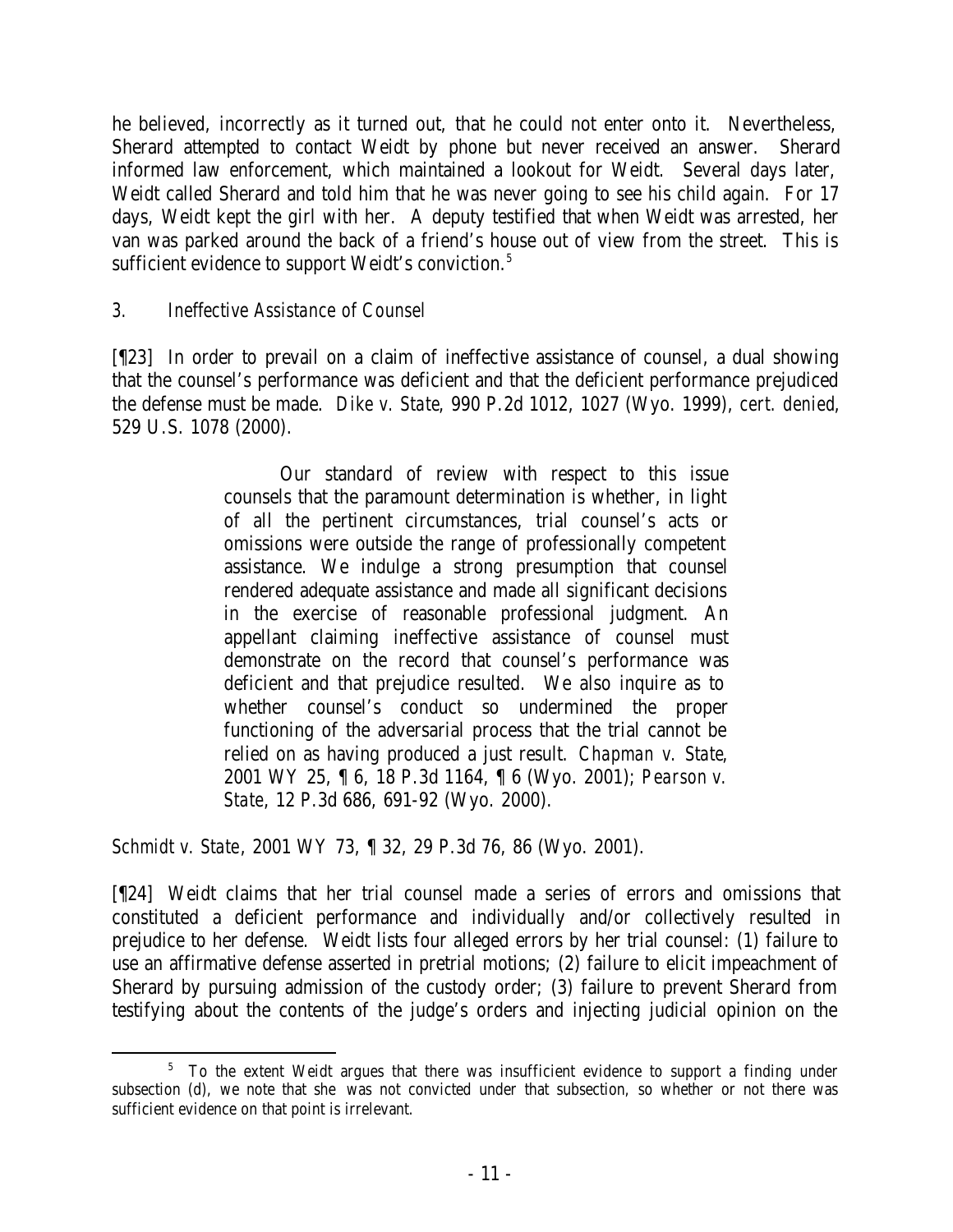evidence in violation of *Sheeley*, 991 P.2d 136; and (4) failure to move for a judgment of acquittal in light of the variance between the Information and the jury instruction.

[¶25] In a pretrial motion requesting appointment of a guardian ad litem, defense counsel intimated that he would assert the affirmative defense of "necessity" pursuant to Wyo. Stat. Ann. § 6-2-204(c)(i) ("It is an affirmative defense to a prosecution under this section that . . . [t]he action was necessary to preserve the child from an immediate danger to his welfare[.]"). The affirmative defense was not overtly pursued at trial. The defense instead focused on whether or not the State proved Weidt had failed or refused to return the minor child to the person entitled to custody. Weidt contends that competent defense counsel would have pursued the affirmative defense. She points out that there was testimony in support of the defense. Specifically, the owner of the house where Sherard left the girl testified that she was left there despite the fact that Weidt was not present at the time. Weidt also argues that there were other witnesses who could have testified in support of the defense, but they were not interviewed nor called by counsel.

[¶26] Weidt fails to identify these potential witnesses or offer details on their proposed testimony. Absent those specifics, Weidt's argument is not persuasive. *Shipman v. State*, 2001 WY 11, ¶ 12, 17 P.3d 34, ¶ 12 (Wyo. 2001). Furthermore, it is reasonably arguable that defense counsel's failure to pursue the affirmative defense was a tactical decision. Clearly, defense counsel was alerted to the possibility of the defense since it was he who initially raised its potential application prior to trial. The evidence produced at trial, however, suggests that any argument in support of the defense would have been difficult to maintain. Sherard testified that Weidt appeared at the door with the girl before he left. Importantly, the girl also testified that her mother was at the house. In order to press the defense as suggested by Weidt, defense counsel would have had to challenge the credibility of a nine-year-old child. In the face of that proposition, we cannot say that the decision by defense counsel not to pursue the defense was evidence of a deficient performance.

[¶27] The next two claims of deficient performance alleged by Weidt – failure to impeach Sherard through admission of the custody order and invoking the court as a "virtual witness" through Sherard's testimony – have largely been addressed above. Defense counsel successfully impeached Sherard on the question of whether or not there was a court order prohibiting him entry onto Weidt's land. Once the State stipulated that there was no order, the district court denied admission of the custody order because of its potential to confuse the jury. It is not clear what else defense counsel could have accomplished on this point. Continued argument by counsel over the admissibility of the custody order after he had succeeded in his goal of impeaching Sherard and in the face of the district court's clear and unequivocal decision denying admission would have been futile, perhaps even detrimental. Defense counsel's performance in this instance was not deficient. We also rejected Weidt's claim of error based upon an alleged violation of our decision in *Sheeley*, and for the reasons we noted above, this claim will not support a claim of ineffective assistance either.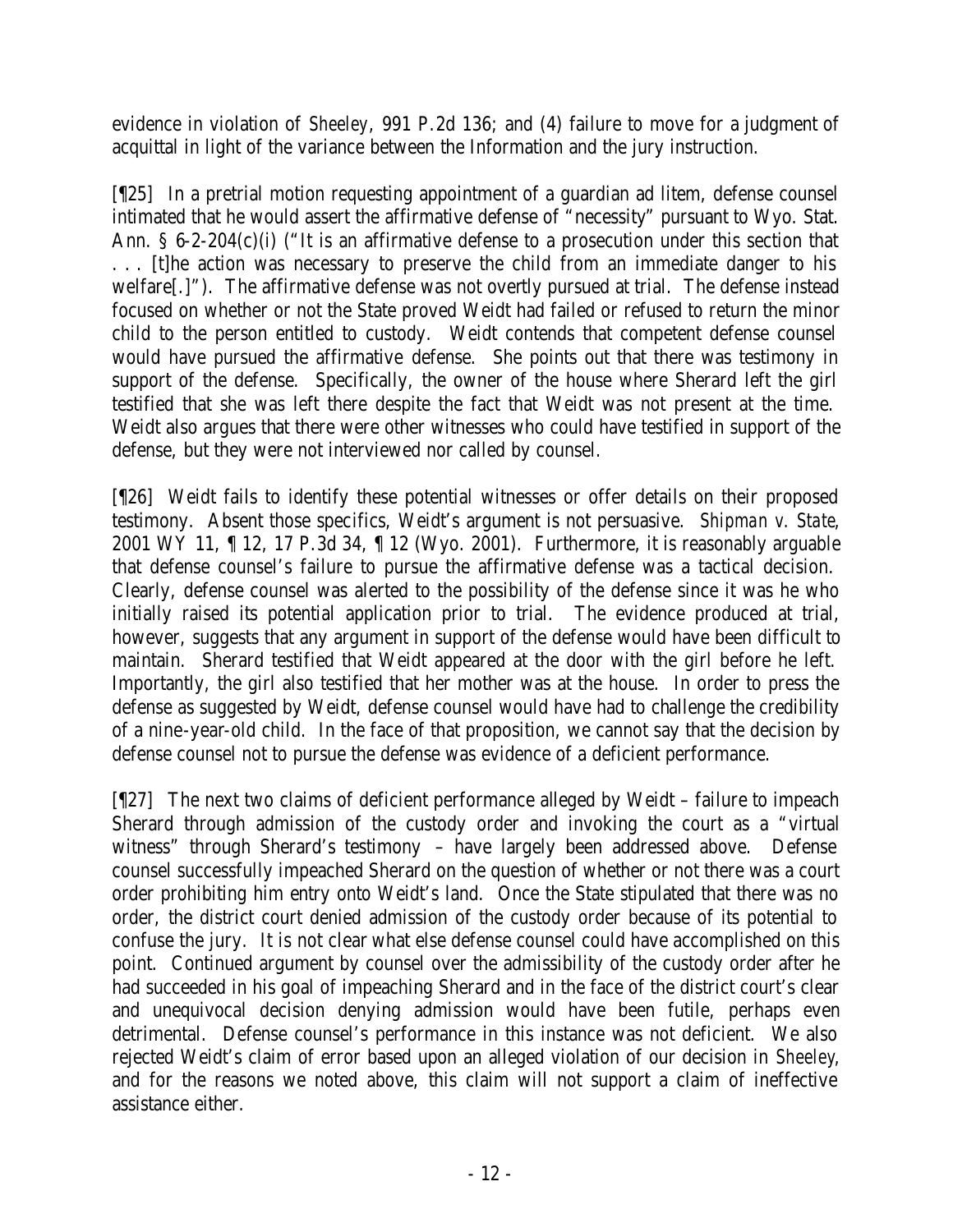[¶28] In her final claim of deficient performance by her trial counsel, Weidt contends that her counsel should have moved for a judgment of acquittal in light of the variance between the Information and the jury instruction. As the State points out, however, "alerting the prosecutor to such facts could have meant an additional four years in prison for Appellant." The trial court noted during sentencing that he would have instructed the jury on subsection (d) had its absence from the jury instruction been brought to his attention. Even if one assumes that defense counsel's failure to move for a judgment of acquittal constituted a deficient performance, Weidt has failed to show that it prejudiced her defense. While we are not convinced that the failure to move for a judgment of acquittal under these circumstances constituted a deficient performance, the failure by Weidt to show any prejudice to her defense is fatal to her claim for ineffective assistance of counsel.

## **CONCLUSION**

[¶29] Finding no error on any of the claims put forth by Weidt, her conviction is hereby affirmed.